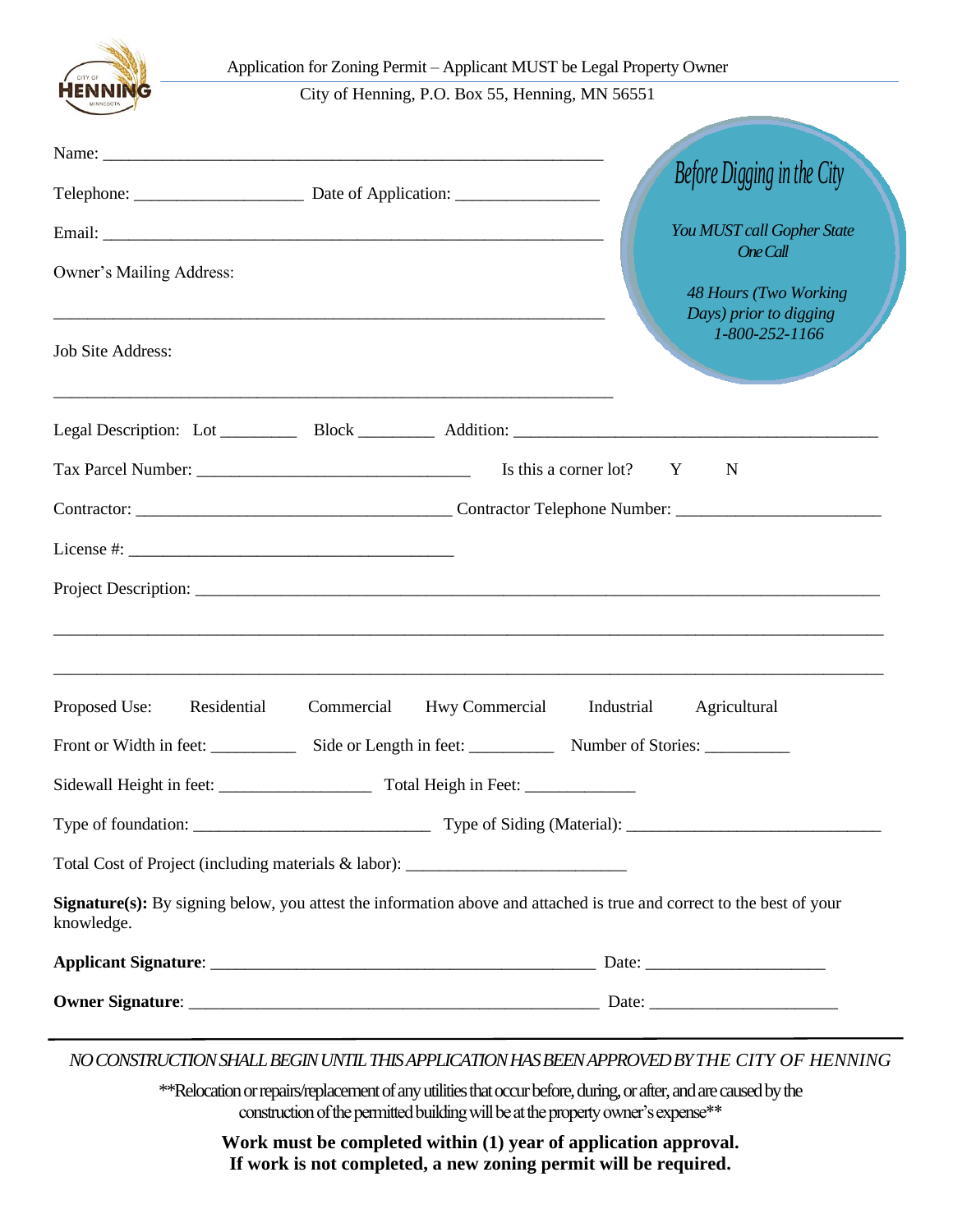Application for Zoning Permit – Applicant MUST be Legal Property Owner



City of Henning, P.O. Box 55, Henning, MN 56551

## *SITEPLAN DESIGN*

Sketch the proposed project on the graph below. Include the following items:

Lot Size (dimensions)

Dimensions of the Proposed Project

Distance from property line (setbacks) on ALL sides.

Approved Denied Denied Approved Denied

Date: Date:

Clerk-Treasurer Signature Utilities/Public Works Supervisor Signature